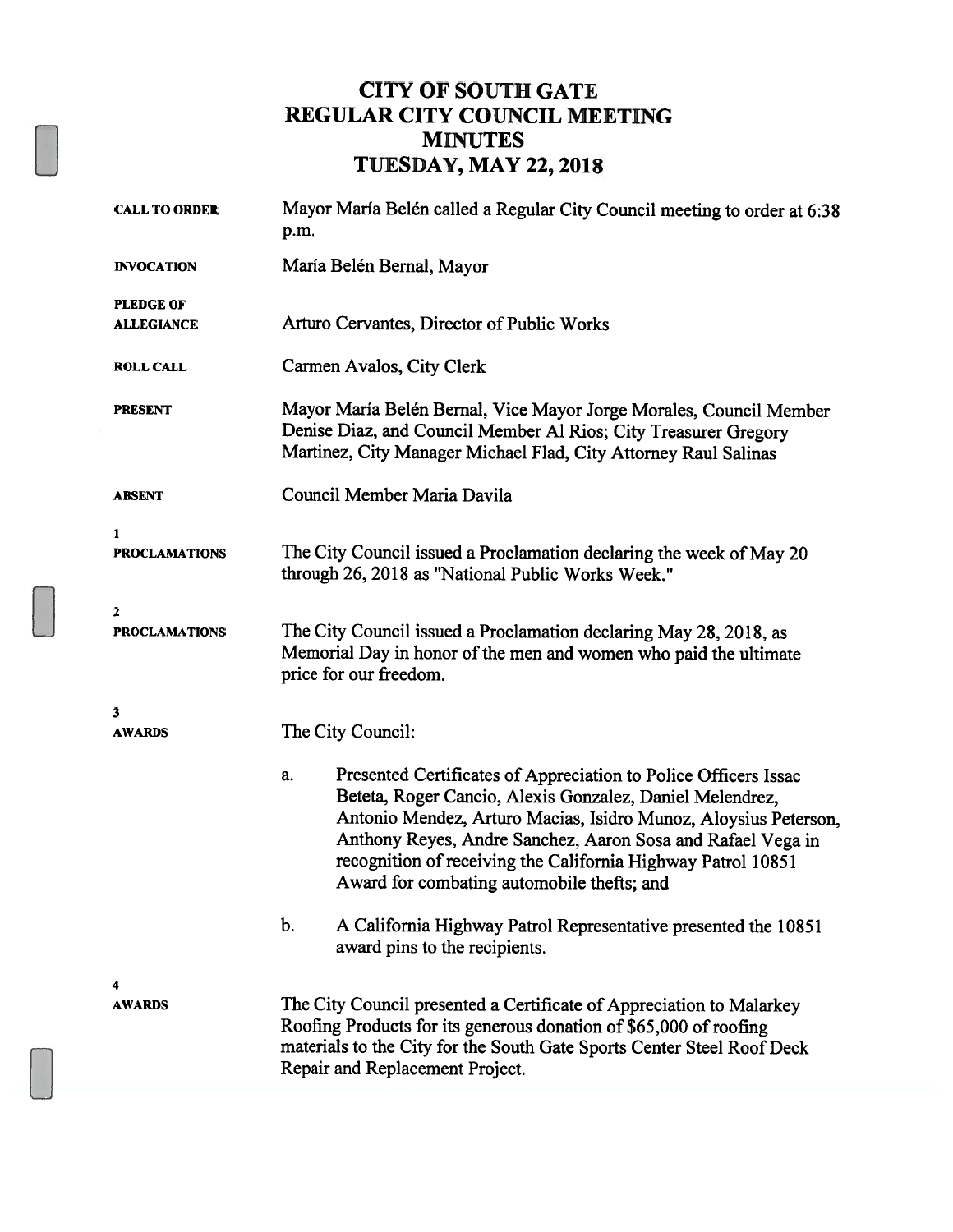5

CHAPTER <sup>11</sup> The City Council conducted <sup>a</sup> Public Hearing to consider waiving the reading in full and introducing Ordinance No. <sup>2349</sup> adding new Section 11.28.040 (Southwest Corner of Atlantic Avenue and Tweedy Boulevard), to Chapter 11.28 (Specific Plans), to Title 11 (Zoning), of the South Gate Municipal Code modifying Precise Plan No. <sup>18</sup> and Site Plan No. <sup>283</sup> for 9923 Atlantic Avenue. The City Council approve<sup>d</sup> the introduction of Ordinance No. <sup>2349</sup> as amended by motion of Vice Mayor Morales and seconded by Council Member Diaz.

> Roll Call: Mayor Bernal, yes; Vice Mayor Morales, yes; Council Member Diaz, yes; Council Member Rios, no; Council Member Davila, absent.

> AMENDMENT: Introduce the ordinance adding the new Section 11.28.040 (Southwest Corner of Atlantic Avenue and Tweedy Boulevard) to Chapter 11.28 (Specific Plans) to Title 11(Zoning), of the South Gate Municipal Code modifying Precise Plan No. <sup>18</sup> and Site Plan No. <sup>283</sup> for the address at 9923 Atlantic Avenue with the following modifications to Section 11.28.040 as it was made <sup>a</sup> par<sup>t</sup> of the agenda. The very first paragraph of that section the section currently reads that there will be a total of <sup>228</sup> parking stalls for residential componen<sup>t</sup> comprised of <sup>159</sup> parking stalls for the residential units, an additional <sup>69</sup> gues<sup>t</sup> parking stalls. That sentence will be replaced with the following sentence there will be <sup>a</sup> total of 228 parking stalls for the residential componen<sup>t</sup> comprised of <sup>200</sup> parking stalls for the residential broken down as follows <sup>54</sup> spaces for <sup>3</sup> bedroom units, <sup>100</sup> spaces for the <sup>2</sup> bedroom units, <sup>46</sup> for <sup>1</sup> bedroom units leaving <sup>a</sup> balance of <sup>28</sup> spaces for gues<sup>t</sup> parking stalls.

> At the end of this same paragraph we will have a new sentence that reads that the developer shall provide <sup>a</sup> permit process for off hour parking for residents and guests in the retail parking area when not in use. An additional sentence will follow that sentence and will read the developer shall provide security boxes onsite in the retail area open to the public for internet deliveries.

> Joe Perez, Director of Community Development gave <sup>a</sup> brief summary of this item.

Mayor Bernal opened the public hearing at 7:27 p.m.

Virginia Johnson, <sup>5751</sup> McKinley Avenue spoke regarding the bike lane on Tweedy Boulevard and that at the Caltrans meeting she went to about <sup>a</sup> year ago mentioned making <sup>a</sup> cul-de-sac at Tweedy Boulevard and Atlantic Avenue near the pos<sup>t</sup> office. She also mentioned that there is <sup>a</sup> bus stop on the southeast corner and she didn't see it in the presentation.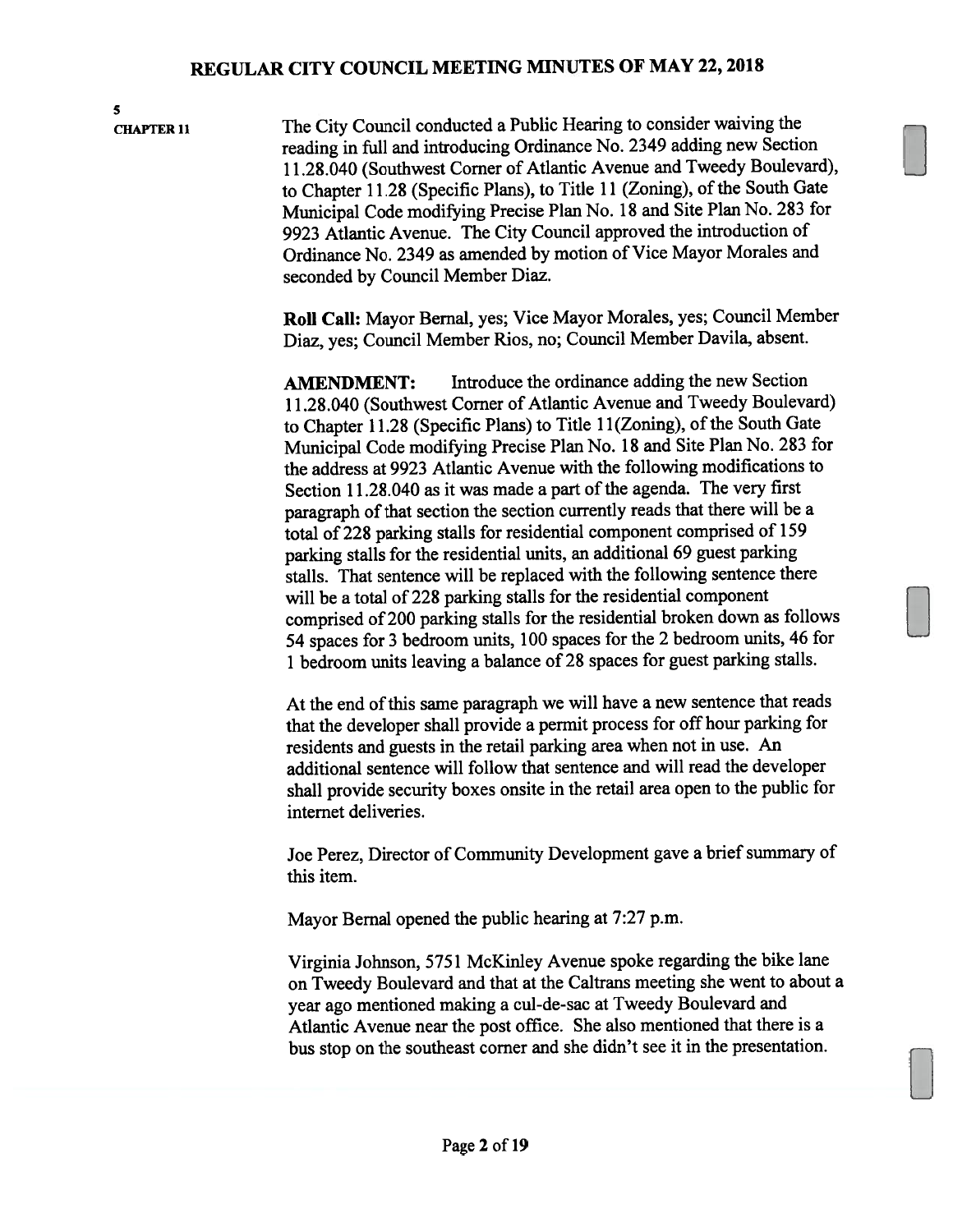5 CHAPTER 11

CONT'D Dma Dominguez, 10104 Pinehurst Avenue wanted to know when the traffic study was done and if the two new schools taken into consideration.

> Sandra, 10128 Rosewood Avenue is concerned about residential tax and lack of information on the expansion of Tweedy Boulevard.

Christina Montalvo, 9815 Virginia Avenue many residents expressed that many of the residents that she spoke with felt that their concerns were not being heard. She too had concerns regarding the rent and traffic study.

Celia Ortega, 10341 Hildreth Avenue spoke on the affordability of these units.

Cindy, 8614 Evergreen Avenue felt the outreach to the public was adequately done and also has concerns about the affordable housing.

Angelica Martinez, 10129 Orange Avenue has concerns about the quality of life for the residents in that area.

Francisco Amezcua, 10000 Rosewood Avenue has concerns about traffic in this area.

Angel Banuelos, 9550 Elizabeth Avenue, Apartment B has concerns about the price of the units and the traffic in that area.

Sylvia Masushige, 8416 Beechwood Avenue stated that she is one of the Planning Commissioners that approved this item. The Planning Commission asked for changes in the parking and other items, all which the developer addressed. She felt that the meetings were open to everyone and that the residents were notified by mail.

Gil Hurtado, 10001 W. Frontage Road, Space 215 stated that he is also one of the Planning Commissioner. He spoke on the process of approving the development by the Planning Commission and is in support of the development.

Oscar Bardolas, 4216 Firestone Boulevard has been a business owner in the City for the last 35 years. He has concerns about traffic and parking.

Janet Torres, 10311 San Juan Avenue spoke in support of the development.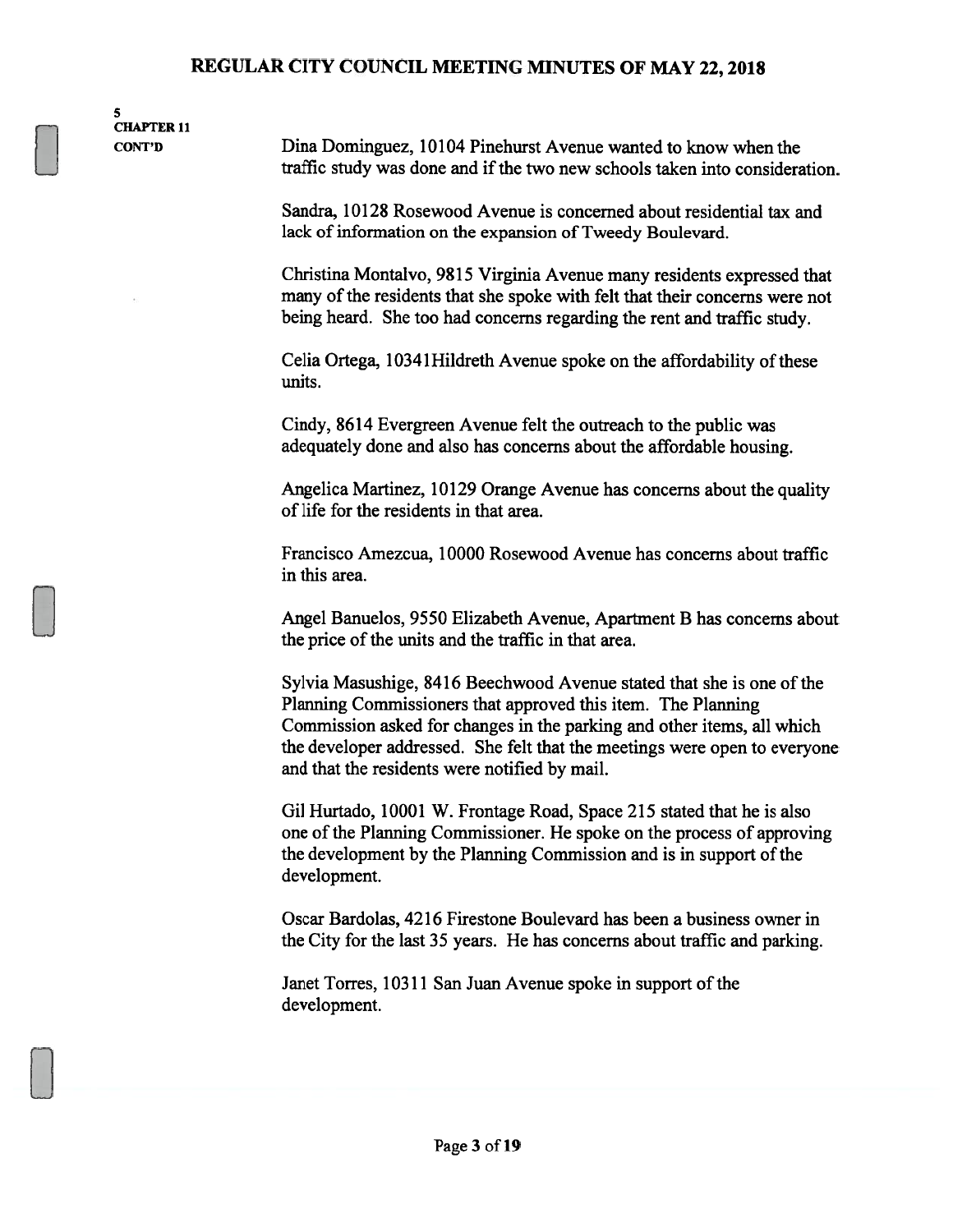# 5 CHAPTER 11

CONT'D Toni Martinez, 9934 Hunt Avenue suggested having a bulletin board on property being developed to show when the meetings are happening. She believes that South Gate needs a qualily hotel.

> Henry C. Gonzalez, 10210 Alexander Avenue spoke on the history of the property.

Seeing no one else come forward, Mayor Bemal closed the Public Hearing.

Vice Mayor Morales, stated that according to the document presented the code requires 177 parking spaces for <sup>1</sup> and 2 bedroom apartments. Is this City or State code and how did we come up with those requirements?

Mr. Perez responded that it is the City's Zoning Code and that he was not here, but typically these follow industry standards.

Vice Mayor Morales asked when the code was last evaluated.

Mr. Perez stated that it was adopted in 2015.

Vice Mayor Morales is concerned about the amount of available parking spaces.

Mr. Perez stated that City Staff worked with the developers because of the parking issues and were able to get an additional 51 spaces designated as guest parking but this could be designated in different ways. He continued to give a brief presentation about South Gate's parking codes and requirements in developments around the City.

Vice Mayor Morales asked about which entrances will be used for deliveries and suggested that since the development would be on a major street (Atlantic) that it be the entrance further from Tweedy Boulevard. He stated that we should address the public comments in regards to property taxes and noticing requirements. He also feels that it is important to go over Regional Housing Needs Assessment (RHNA) numbers, people need to understand that as a municipality the state requires us to build a number of units in a certain timeline. If we do not meet these numbers there are certain penalties that can be imposed on the city.

Mr. Perez stated that there would not be a direct tax on a property, but when you have a project of that size being developed the property value of that property will increase and often times the surrounding properties will also increase in value. Taxes could go up when there is a reassessment of the property.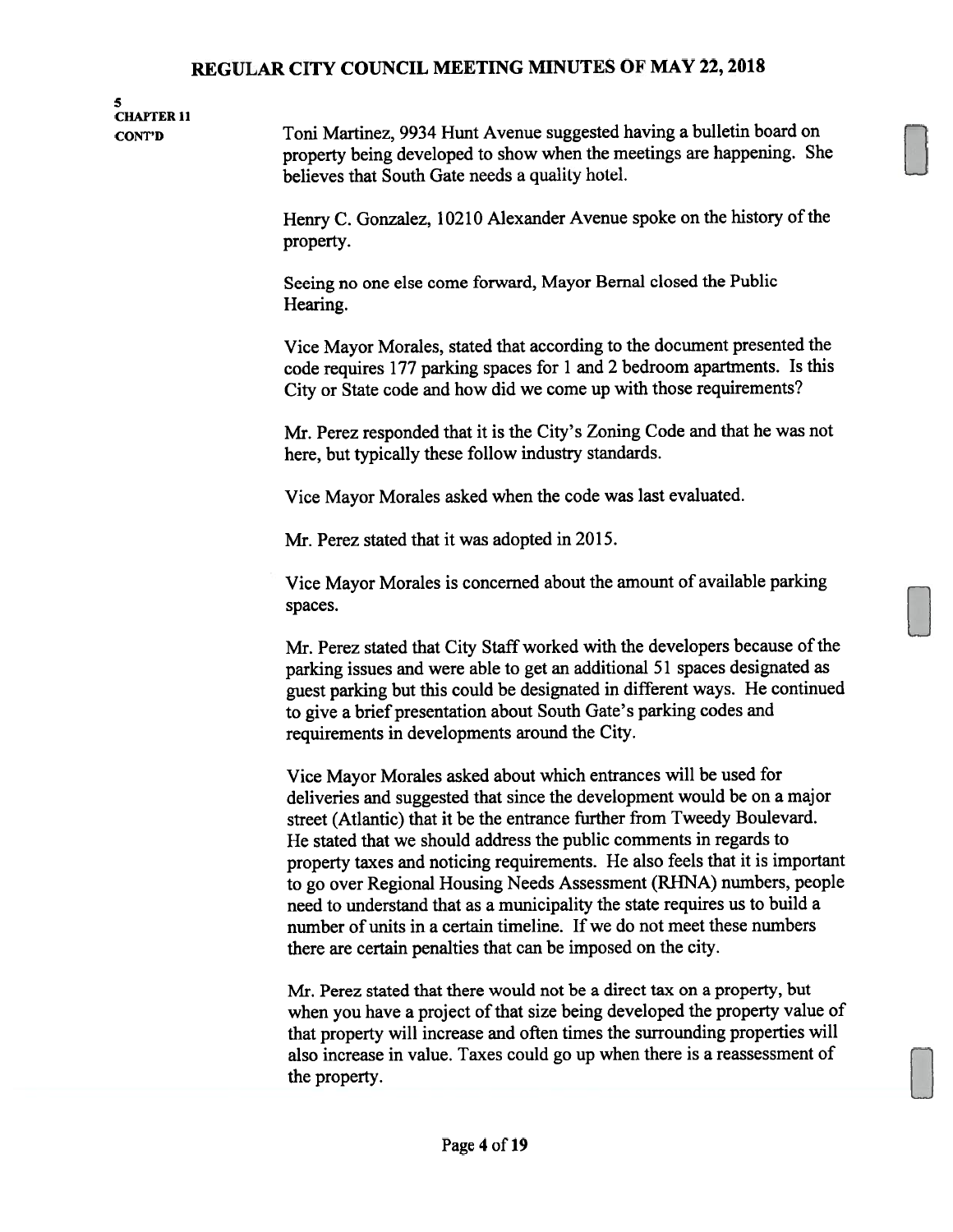5 CHAPTER 11

CONT'D In regards to RHNA, the State of California determines that there is a certain need throughout the state for additional housing units. They come up with a very large number and then they apportion that number of units to various regional organizations (SCAG) then they apportion that number of units and that numbers gets distributed to local communities like the City of South Gate. Our RHNA (Regional Housing Needs Assessment) the State says that the City of South Gate is responsible for zoning the community in such a way that just over a thousand new units will be developed by 2021. Our portion of the units requires about 558 above moderate income units.

> In regards to notices, Mr. Perez explained that when there is a Public Hearing we send out notices within 500 feet of the property not only to the property owners but also to specific addresses within that radius. We have also been keeping a running list of the individuals that have been coming to the community meetings and public hearings and they have also been getting the notices.

Council Member Rios asked for clarification on the different types of developments in regard to income.

Mr. Perez gave a brief explanation of the development practices in the City.

Council Member Rios suggested expanding the notification area to 1,000 feet of the project.

Council Member Diaz suggested that people also need to be less dependent on vehicles and consider walking for short trips. She also asked if we have a current rate for rents in the City of South Gate.

Mayor Bernal discussed the cost of the apartments and the differences between apartments and condominiums. For our community, it comes down to holding the landlord accountable, making sure that you know your neighbor and are willing to work with your community. Also, most one bedroom units have two parking spaces because it is unreasonable to believe that only one adult will be leaving there. She believes that if we lower the amount of guest parking, it might help the situation and perhaps some type of permit parking for the renters.

Mayor Bemal asked the developer what he is willing to do to alleviate some of the parking issues that came up tonight.

Hezi Kashanian, Universal Properties stated that they have met the City's requirements for parking but he is willing to commit 23 parking spaces that were designated guest parking and have them available to the one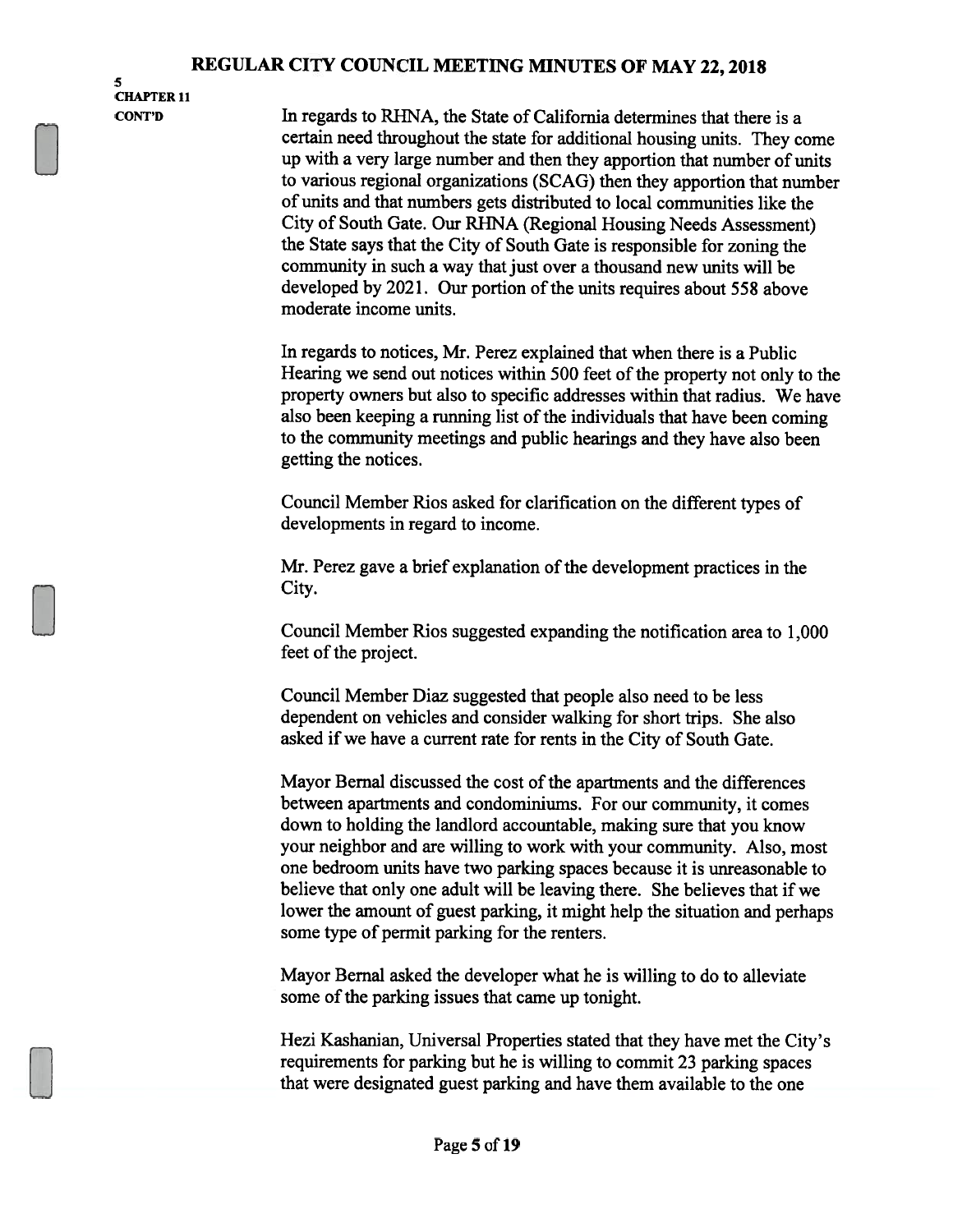5 CHAPTER 11

CONT'D bedroom units. Each resident will be assigned parking spaces and it will be <sup>p</sup>laced in their leases. After hours if needed they can issue passes to the residents to park their vehicles in the commercial section.

> Mayor Bernal asked if there are plans for security for the property to ensure that the parking spaces are for the tenants.

Mr. Kashanian responded that if there is an issue with the units they can check on security options but the complex is going to be gated with code access for entrance. He also stated that the developers have been working on this project for the pas<sup>t</sup> <sup>12</sup> years. They were here before the azalea, before the high school and the other projects in the area.

Mayor Bernal reviewed the goals of the project.

Council Member Rios asked if it was <sup>a</sup> gated community.

Mr. Perez responded that in regards to the residential there will be <sup>a</sup> security system for access for both the pedestrians and vehicles. The third floor is where the open area (patio) will be located. One of the conditions of approva<sup>l</sup> from the police department is video cameras in the common areas and the access points as well.

Vice Mayor Morales asked what the process with this item if the Council votes to approve.

Mr. Perez explained that the Ordinance is introduced and then at the next City Council meeting it would go before Council for adoption. After <sup>30</sup> days, the project would be entitled. The conditions of approva<sup>l</sup> state that then the developer would have to act within <sup>a</sup> year to sign off that project is approved.

Vice Mayor Morales stated that he still has concerns with parking and would like to see additional spaces added, but is concerned with negotiating from the dais.

Mr. Kashanian stated that he has worked with the City and has made concessions where it comes to parking. The units have an additional <sup>51</sup> spaces, <sup>p</sup>lus the addition of the <sup>23</sup> parking spaces that were designated gues<sup>t</sup> parking and the option for afterhours passes to the residents to park their vehicles in the commercial section.

Mayor Bernal asked if the developer would be willing to decrease the numbers of units to 85 (20 one bedrooms and 65 two bedrooms).

LI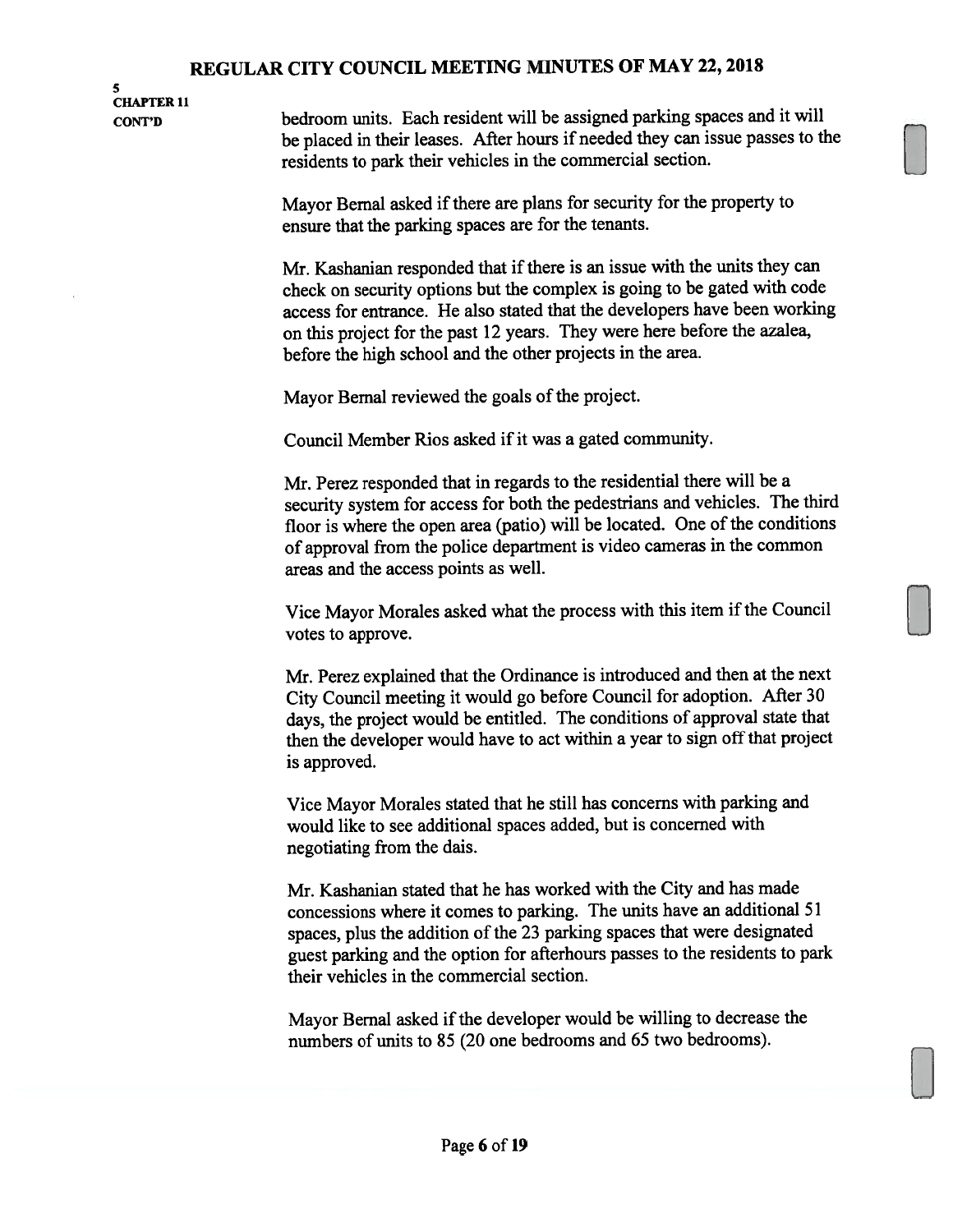S CHAPTER 11

CONT'D Mr. Kashanian stated that they cannot. Thousands of dollars have gone into architectural designs and after going back and forth with the City this was what was agreed on.

> Vice Mayor Morales asked Mr. Perez if the City had any concerns with the layout of the parking spaces.

Mr. Perez responded that it was reviewed and the things that the City was looking for are the compact space disbursed which they did a good job of disbursing. We also look at dimensions and are comfortable with the disbursement of the parking.

City Attorney Salinas stated that it seems clear that the Council is struggling with determining what are the right number of parking spaces and the impact of the project in the neighboring area. This is an ordinance which is passing a law and this project has a specific number parking stalls, a specific number of units. If you are having trouble coming to an agreement whether to approve this project or whether to negotiate with the developer, I agree with the City Manager and you should give guidance to staff to move forward on a policy level and bring this matter back. It is always an awkward situation to have these negotiations going back and forth. This is a big project for the City and yes it has been in the works for 12 years but we have also had to wait on the developer as they changed the project. If you move forward, say yes to the ordinance and then you want to make changes on the next go round keeping in mind that Council Member Davila is not here then you will have to reintroduce this ordinance. Unless you have these numbers right and you are confident you have the deal you want to approve you might want to consider giving specific guidance to staff on parking issues and any other issue you think is important. In order to make any changes at all we will need to change the language of the ordinance tonight and then you will need to accept it as introduced. I can see some drafting issues and we have spent a lot of time on this already. This is one suggested way to deal with this issue if you feel it is appropriate.

Council Member Rios stated that he would like to move in this direction and feels that he is not ready to vote on it.

Mayor Bernal stated that if the developer is not willing to decrease the number of units understanding that is what makes it a profitable development, they have already invested millions of dollars in the design and partially because our staff was misinforming them. She would like staff to look at parking again. We currently have 228 proposed. If we were to have some of the two bedrooms to three bedroom units have more than two parking spots each and that the developer commit that when the units are rented out you state that the tenants are only allowed two cars.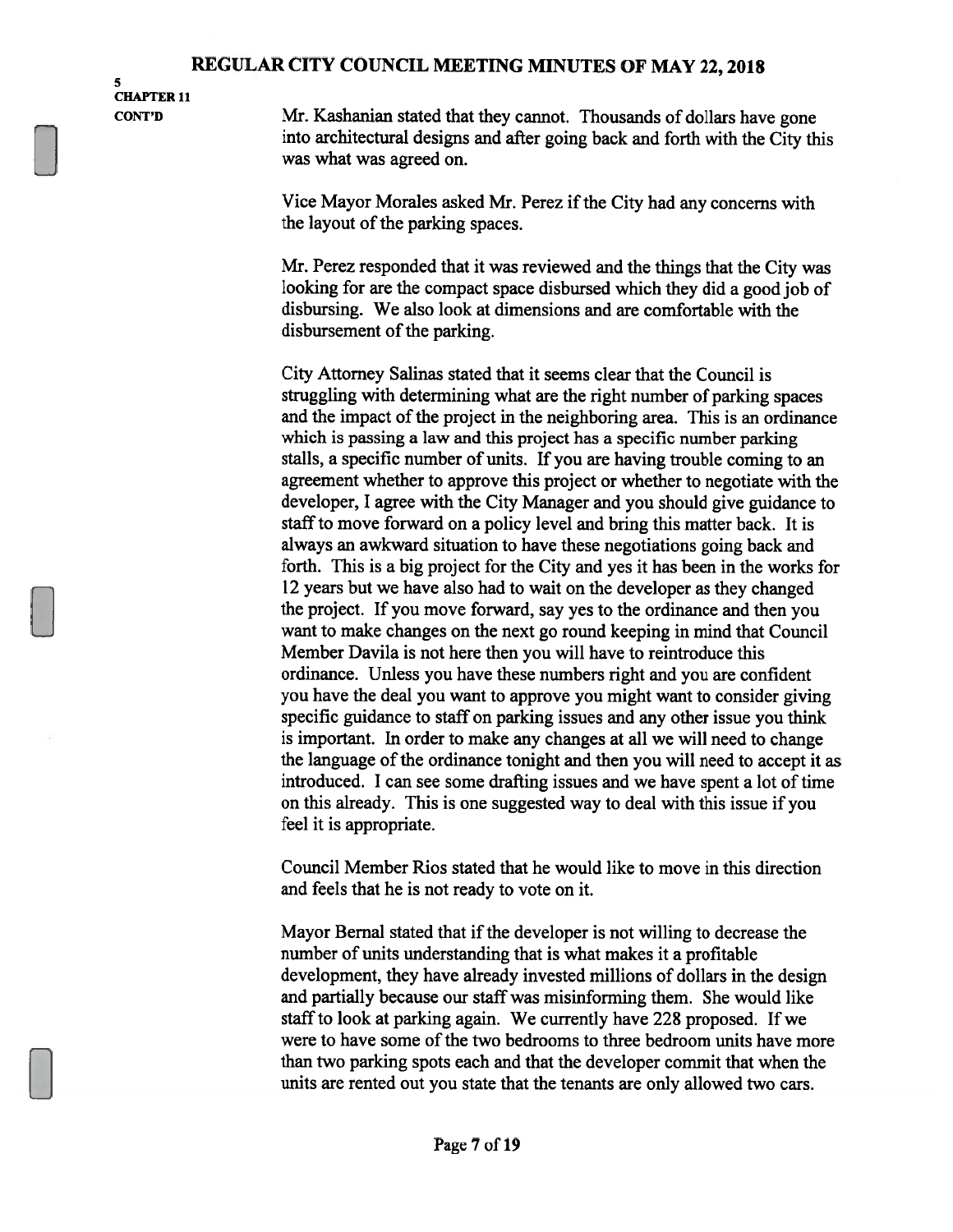## S CHAPTER 11

CONT'D Vice Mayor Morales stated that he is prepare<sup>d</sup> to vote on this item today. He is not happy with the project. He feels it has <sup>a</sup> lot of floors (5 stories), <sup>a</sup> lot of units and not enoug<sup>h</sup> parking. The issue that he sees though is that those are our rules that we established and the developer followed our rules. While Vice Mayor Morales does not like it he feels that he has <sup>a</sup> fiduciary duty to approve it because the developer has followed our rules. Vice Mayor Morales understands that Council may want to pus<sup>h</sup> this item out <sup>a</sup> couple more weeks but feels they should consider that these are our rules that we have imposed on the developers. He believes that the next step should actually be to bring back our parking restrictions and requirements to the Council so that we don't fall into this situation again.

> Mayor Bernal spoke about the parking and believes she too is ready to vote on the issue but encouraged Council Member Rios to ask any further questions that he might have.

> Council Member Rios stated he believes that the developer is going to gain from the project but does not believe this to be the case for the local residents.

> Council Member Diaz stated that she is ready to move forward with this item. She would like to add that if needed the commercial spaces can be used for residential use when permitted.

> Michael Flad, City Manager stated for qualification that the retail spaces after the retail closes can be made available for residential parking by permits.

Council Member Rios feels that the impact of the community has not been addressed fully.

Vice Mayor Morales asked Council Member Rios is there <sup>a</sup> specific reques<sup>t</sup> that he has that people can look into because if what you want is to go to five stories to three stories that is not going to happen and if you are going to vote no then that would not change in two weeks but if he wanted to add seventeen spaces and see if they can negotiate with the developer that makes sense. What would you like to see and <sup>I</sup> will also <sup>g</sup>ive you the two weeks to look into the issue.

Council Member Rios stated that for the amount of units there did not appear to be enoug<sup>h</sup> parking and he did not believe that taking the gues<sup>t</sup> parking is the answer. He opined that there needed to be an increase in parking for the current tenants.

LI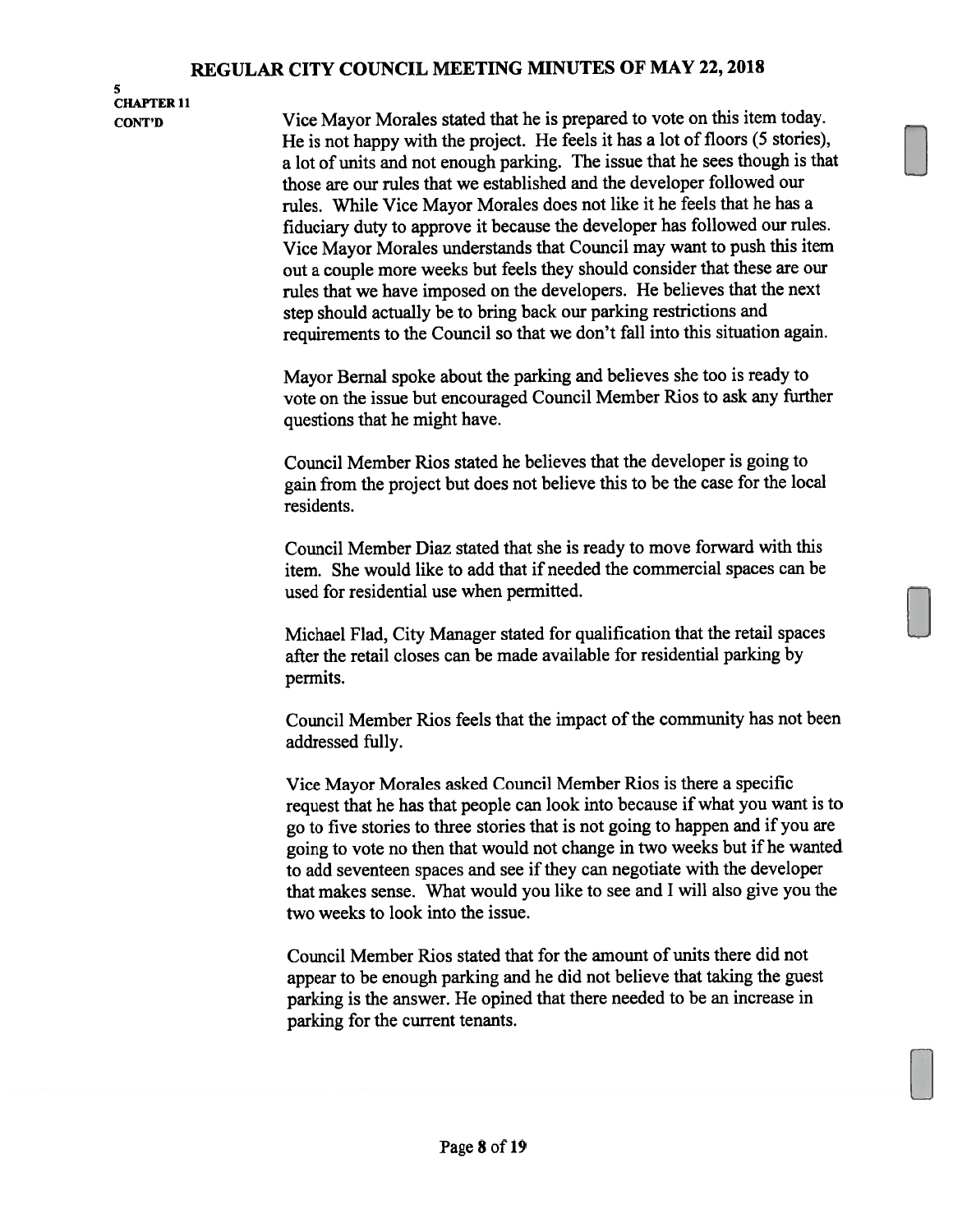S CHAPTER 11

CONT'D Mr. Kashanian added that the guest parking is specified guest parking but it is not necessarily guest parking it is just extra parking. We have all the parking that is required, including the guests. The leases for the tenants are going to have assigned parking and that is how we can control it so that there is no overflow.

Vice Mayor Morales asked the City Attorney to clarify the motion.

City Attorney Salinas stated that if we go to the agenda the action would be to approve the introduction of the ordinance. The City Council would have to specifically add into the ordinance the section to be amended and that would be introduced this evening with the wording in ordinance.

Vice Mayor Morales asked for clarification on if the majority of Council agreed to the addition of the 23 guest parking spaces to be added to the tenant parking as well as the addition by Mayor Bernal for permit parking for the residents to use the commercial parking area after hours if needed.

City Attorney Salinas stated that he wants to direct Councils attention to attachment "B" in the document. This is in Section 11.28.040 — There will be a total of 228 parking stalls for the residential component comprised of 159 parking stalls for the residential units and an additional 69 guest parking stalls. If you want to introduce the ordinance and change something in the allocation between parking stalls for the residential component and the guest parking stalls we would make that part of the motion.

Mayor Bernal stated that she would like to see 200 parking stalls for residential and 28 parking stalls for guest parking.

Mr. Perez suggested that after it indicates 159 parking stalls for the residential units and at that point where it says for residential units add in parenthesis 46 spaces for one bedroom units, 136 spaces for two/three bedroom units close parenthesis and an additional 28 guest parking stalls.

City Attorney Salinas stated that the contemplated motion is to include during off hours to the extent that additional space is needed there would be a permit system developed by the developer to help reduce offsite parking demands.

Mr. Flad, City Manager stressed that this would be permit only for the residents or guests of residents of the property and would be controlled by the property management.

Mayor Bernal suggested adding an area for secured delivery of packages like an Amazon locker.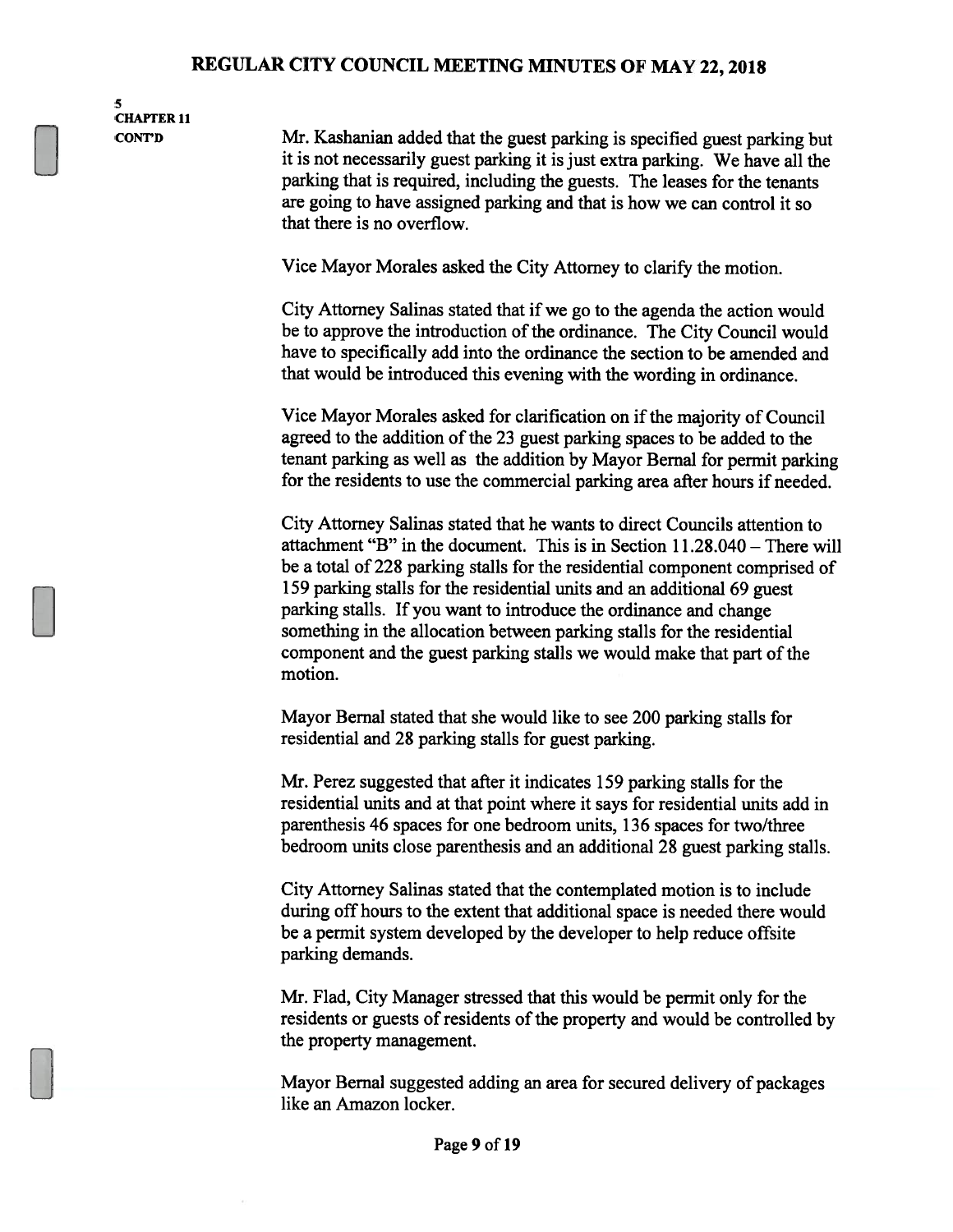5

## CHAPTER 11 CONT'D City Attorney Salinas stated that we are going to change the 159 parking stalls to 200 parking stalls and we are going to in parenthesis break down to include 54 spaces for <sup>3</sup> bedroom units, 100 spaces for 2 bedroom units, 46 for <sup>1</sup> bedroom units and 28 spaces for guest parking based on Mayor Bemal's recommendation. The motion is to introduce the ordinance adding the new Section 11.28.040 to Chapter 11.28 modifying Precise Plan No. 18 and Site Plan 283 for 9923 Atlantic Avenue with the following change to the proposed

ordinance being that there will be a total of 228 parking stalls for residential component comprised of 200 units broken down as follows 54 spaces for <sup>3</sup> bedroom units, 100 spaces for 2 bedroom units, 46 for <sup>1</sup> bedroom units and an addition 28 spaces for guest parking.

In addition to this the ordinance will also be modified to add the following language the developer shall provide off retail hour parking through a permit process for residents and their guests in the retail parking areas that are not in use.

Lastly, the developer shall provide a security box for the residents for onsite deliveries by an internet delivery companies.

Mayor Bernal stated that these boxes would be added to the retail section.

Mr. Kashanian agreed as long as the City does not change the conditions to include it.

Council Member Rios asked for clarification on the parking because his understanding is that we are not getting any further spaces but redistributing existing spaces.

Mr. Flad stated that the actual number of spaces doesn't change but he believes that providing parking in the unused after hour's retail space allows cars to park on site instead of on the street.

A motion to approve the amended ordinance was made by Vice Mayor Morales and seconded by Council Member Diaz.

Carmen Avalos, City Clerk asked that the motion be clarified and restated for the record.

City Attorney Salinas clarified the language for the motion with Mayor Bernal in regards to the retail security boxes and asked the developer if he approved of the changes. The developer agreed and at the request of Vice Mayor Morales he restated the motion for the record.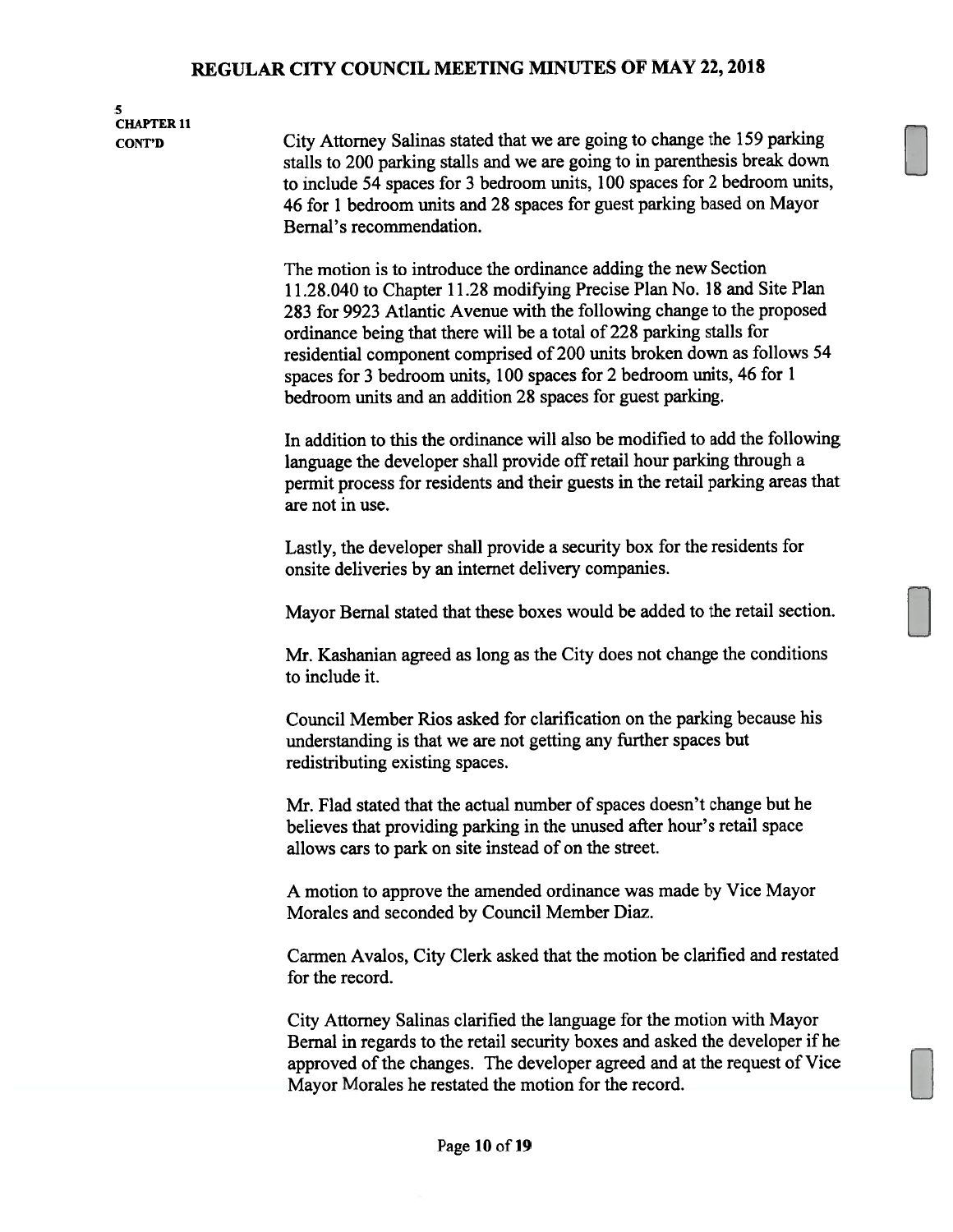| 6                          |                                                                                                                                                                                                                                                                                                                                                                                                                                             |
|----------------------------|---------------------------------------------------------------------------------------------------------------------------------------------------------------------------------------------------------------------------------------------------------------------------------------------------------------------------------------------------------------------------------------------------------------------------------------------|
| <b>ASSESSMENT DISTRICT</b> | The City Council conducted a Public Hearing and adopted Resolution<br>No. 7813 entitled – Resolution of the City Council of the City of South<br>Gate ordering the levy of the Fiscal Year 2018/19 Annual Assessment for<br>the Street Lighting and Landscaping Maintenance District No. 1 by<br>motion of Vice Mayor Morales and seconded by Mayor Bernal.                                                                                 |
|                            | Art Cervantes, Director of Public Works gave a brief summary of this<br>item.                                                                                                                                                                                                                                                                                                                                                               |
|                            | Mayor Bernal opened the Public Hearing at 10:06 p.m. and having no one<br>come forward closed the Public Hearing.                                                                                                                                                                                                                                                                                                                           |
|                            | Vice Mayor Morales asked Mr. Cervantes to explain why this matter does<br>not need to go before proposition 218 process.                                                                                                                                                                                                                                                                                                                    |
|                            | Mr. Cervantes explained that the assessment regulations were in place<br>before Prop 218. Prop 218 regulates services that are specific to an<br>individual service whereas an assessment that is being used for a service<br>that a parcel benefits from.                                                                                                                                                                                  |
|                            | City Treasurer Martinez commented on the difference in cost from a house<br>in the middle of the block compared to a house on the corner.                                                                                                                                                                                                                                                                                                   |
|                            | Mr. Cervantes stated that the charge equals \$2.38 per front footage.                                                                                                                                                                                                                                                                                                                                                                       |
|                            | Vice Mayor Morales asked for the City Attorney to clarify the motion.                                                                                                                                                                                                                                                                                                                                                                       |
|                            | City Attorney Salinas stated that the motion is to open and close the Public<br>Hearing. After the Public Hearing order the levy for the Fiscal year<br>2018/2019 annual assessment for the landscaping maintenance district as<br>proposed. The proposal is for the assessment to remain the same.                                                                                                                                         |
| 7<br><b>HOUSING</b>        | The City Council conducted a Public Hearing and adopted Resolution<br>No. 7814 entitled – Resolution of the City Council of the City of South<br>Gate receiving and approving the program year 2018-2019 Action Plan<br>and authorizing the execution of all necessary documents for the submittal<br>of said plan to the U.S. Department of Housing and Urban Development<br>by motion of Mayor Bernal and seconded by Vice Mayor Morales. |
|                            | Joe Perez, Director of Community Development gave a brief summary of<br>this item stating that the City received more money than anticipated. It<br>gave us an additional \$156,000 in CDBG Funding and an additional<br>\$178,000 in HOME Funds. HUD requires that the money be allocated.<br>On CDBG funding the City takes 20% towards administration and the                                                                            |
|                            | remaining \$125,000 is put towards the relocation of the Seaborg House.                                                                                                                                                                                                                                                                                                                                                                     |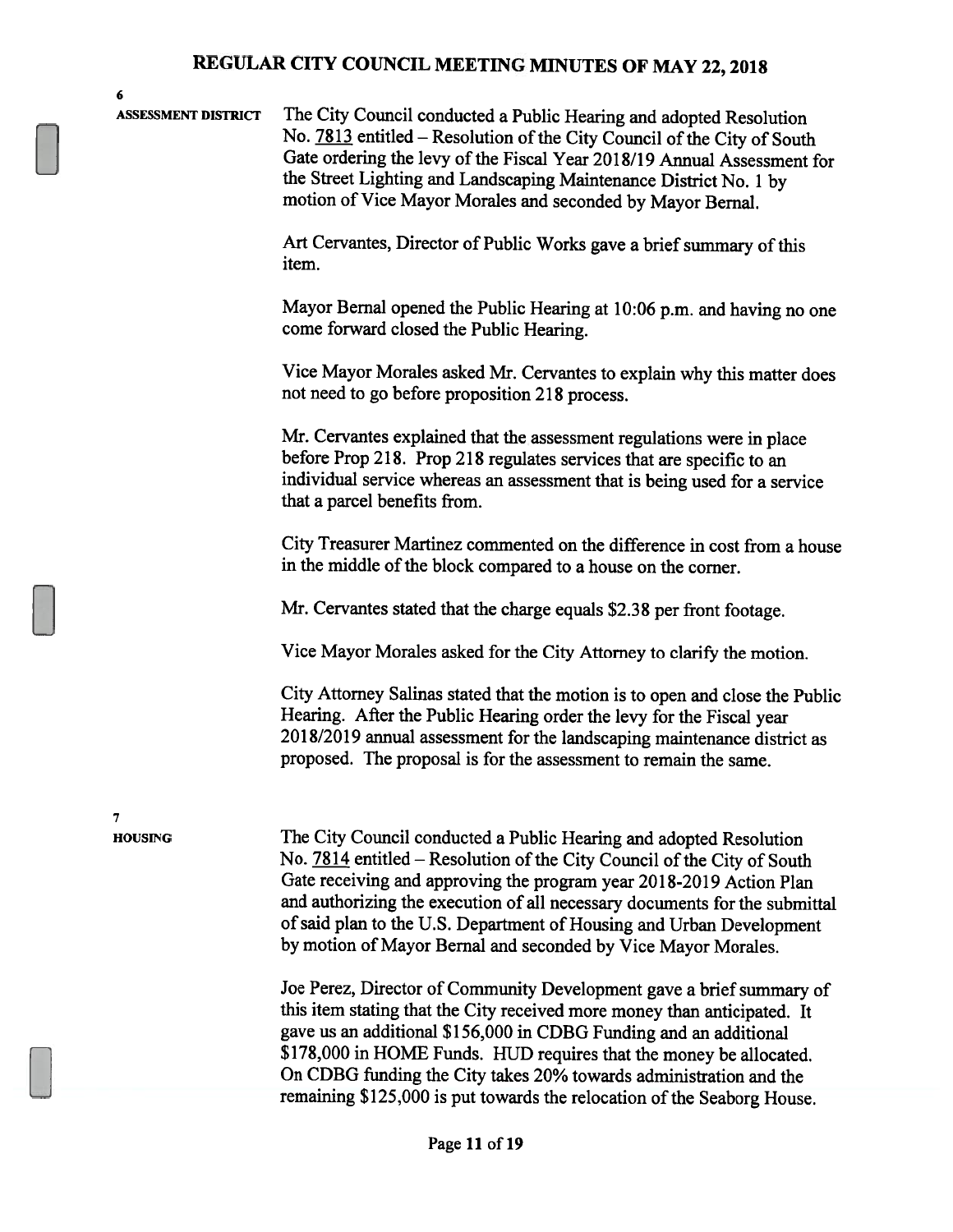| 7<br><b>HOUSING CONT'D</b> | This is a place holder because the CAC has not reviewed this nor has the<br>City Council prior. It is staff's recommendation that at the conclusion of<br>the Public Hearing the City Council approve the action plan and with that<br>fund the Seaborg relocation and with the understanding that Staff will<br>bring that particular allocation back to the CAC for recommendation on<br>how to allocate that funding and then come back to City Council to see if<br>we need to amend the action plan for the \$125,000.00.<br>Mayor Bernal opened the Public Hearing at 10:06 p.m. and having no one |
|----------------------------|----------------------------------------------------------------------------------------------------------------------------------------------------------------------------------------------------------------------------------------------------------------------------------------------------------------------------------------------------------------------------------------------------------------------------------------------------------------------------------------------------------------------------------------------------------------------------------------------------------|
|                            | come forward closed the Public Hearing.                                                                                                                                                                                                                                                                                                                                                                                                                                                                                                                                                                  |
| 8<br>5861 FIRESTONE BLVD.  | The City Council conducted a Public Hearing to consider denying the<br>request to provide live entertainment at the Buena Mesa restaurant at 5861<br>Firestone Boulevard.                                                                                                                                                                                                                                                                                                                                                                                                                                |
|                            | After a lengthy discussion, the City Council approved the<br>recommendations by motion of Vice Mayor Morales and seconded by<br>Council Member Rios. Council Member Diaz voted no.                                                                                                                                                                                                                                                                                                                                                                                                                       |
|                            | <b>City Council's recommendation:</b><br>Live entertainment is to be on Monday-Wednesday from 11:00 a.m. to<br>10:00 p.m., Thursday from 11:00 a.m. to midnight, Friday-Saturday from<br>11:00 a.m. to 1:00 a.m. and Sunday from 11:00 a.m. to 11:00 p.m. City<br>Council would like the restaurant to be reviewed in 6 months and had no<br>change in the style of music proposed.                                                                                                                                                                                                                      |
|                            | Roll Call: Mayor Bernal, yes; Vice Mayor Morales, yes; Council Member<br>Rios, yes; Council Member Diaz, no; Council Member Davila, absent.                                                                                                                                                                                                                                                                                                                                                                                                                                                              |
|                            | Joe Perez, Director of Community Development gave a brief summary of<br>this item.                                                                                                                                                                                                                                                                                                                                                                                                                                                                                                                       |
|                            | Mayor Bernal opened the public hearing at 10:27 p.m.                                                                                                                                                                                                                                                                                                                                                                                                                                                                                                                                                     |
|                            | Virginia Johnson, 5751 McKinley Avenue stated that she agrees with<br>staff's recommendations.                                                                                                                                                                                                                                                                                                                                                                                                                                                                                                           |
|                            | Ralph Verdugo, applicant for the Buena Mesa restaurant spoke in support<br>of his business.                                                                                                                                                                                                                                                                                                                                                                                                                                                                                                              |
|                            | Henry C. Gonzalez, 10210 Alexander Avenue spoke about the history of<br>these types of businesses in South Gate.                                                                                                                                                                                                                                                                                                                                                                                                                                                                                         |
|                            | Mr. Thomas, current owner of the restaurant spoke on the crime in the<br>area and the changes that he has made to the restaurant.                                                                                                                                                                                                                                                                                                                                                                                                                                                                        |
|                            |                                                                                                                                                                                                                                                                                                                                                                                                                                                                                                                                                                                                          |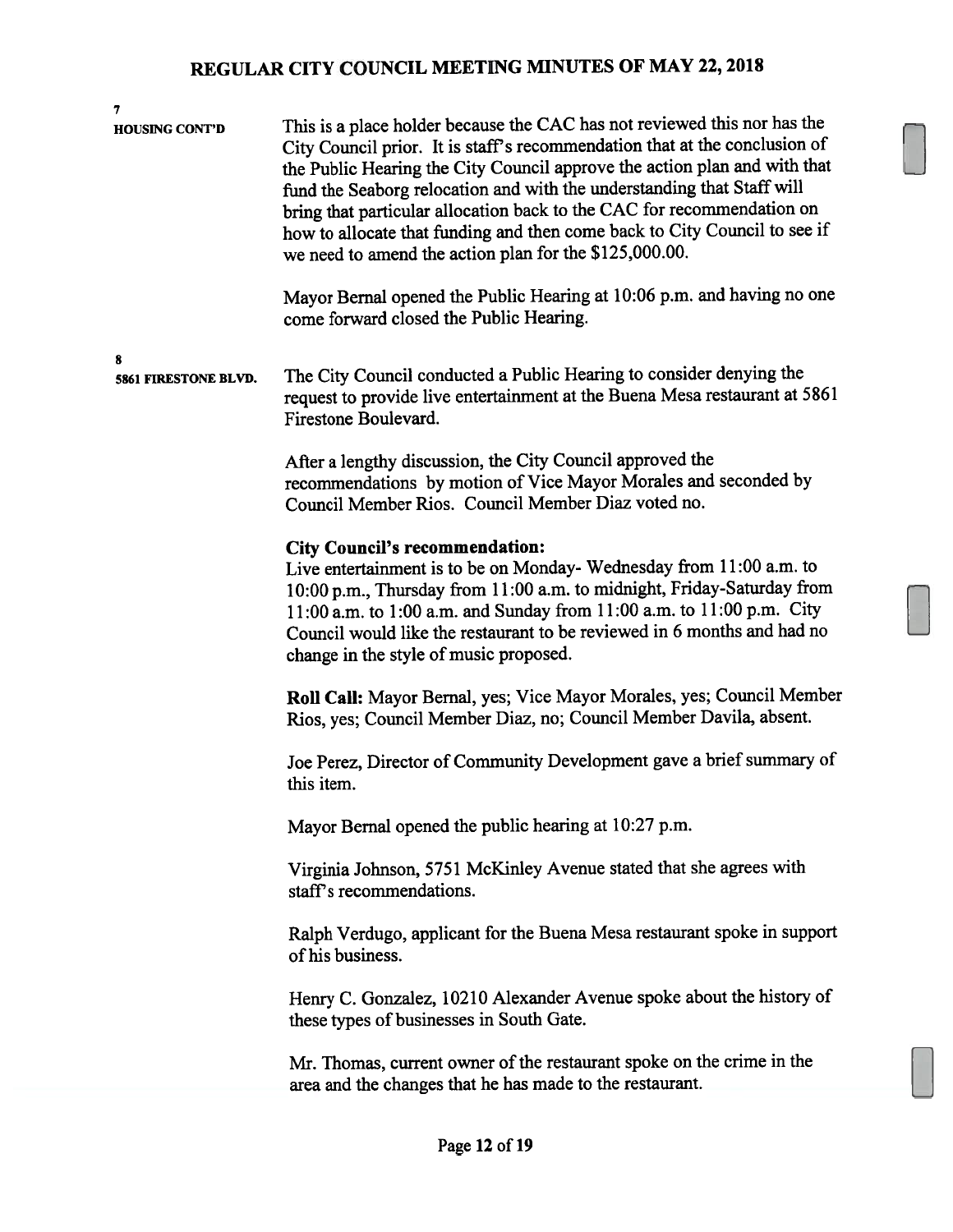| я                           |  |
|-----------------------------|--|
| <b>5861 FIRESTONE BLVD.</b> |  |
| CONT'D                      |  |

Laka Kamel, business owner spoke in favor of the entertainment permit.

Ralph Verdugo, 8610 Guatemala Avenue spoke in favor of the entertainment permit.

Gil Hurtado, 10001 W. Frontage Road, Space 215 spoke in support of issuing the entertainment permit.

Sylvia Masushige, 8416 Beechwood Avenue spoke in support of issuing the entertainment permit.

Claudia Rijari, 3931 Tweedy Boulevard spoke in support of issuing the entertainment permit.

Mr. Verdugo stated that he wants to hire between 50 to 60 employees and would like hire South Gate residents. He also wants to work with the community as part of a youth mentoring program

Greg Martinez, City Treasurer stated that as we talk about locations, we should consider that there are no residents near this location which makes it less impactful on the residents. This could be a good location for live entertainment.

Council Member Diaz stated that she has concerns about why both the Police Department and Community Development do not support this permit. She asked the Chief what types of calls the Police Department received for this property.

Randy Davis, Chief of Police stated that they looked into two separate clubs one in the City of Whittier and one in Los Angeles. After speaking to the local law enforcement agencies they informed us that these locations received calls that numbered in the hundreds. The types of calls included public intoxication, driving under the influence, excessive noise levels and violation of occupancy limits, sexual and physical assaults, gang activity, and criminal motorcycle gang activity. The Police Department based their recommendation on those activities. In addition to these he noted the similar type of clubs in South Gate with similar incidents and reported that they provide a drain on public resources as well as occupy a tremendous amount of officer time during the course of an evening. It is true that it is not a residential area but it is an area that is frequented by the public. The recommendation was based on the history of the applicant and the clubs he was associated with directly and the similar types of clubs that the South Gate Police has had experience with.

Council Member Diaz questioned that if the restaurant is open till 2:00 a.m. do you have plans to convert it to a bar or club.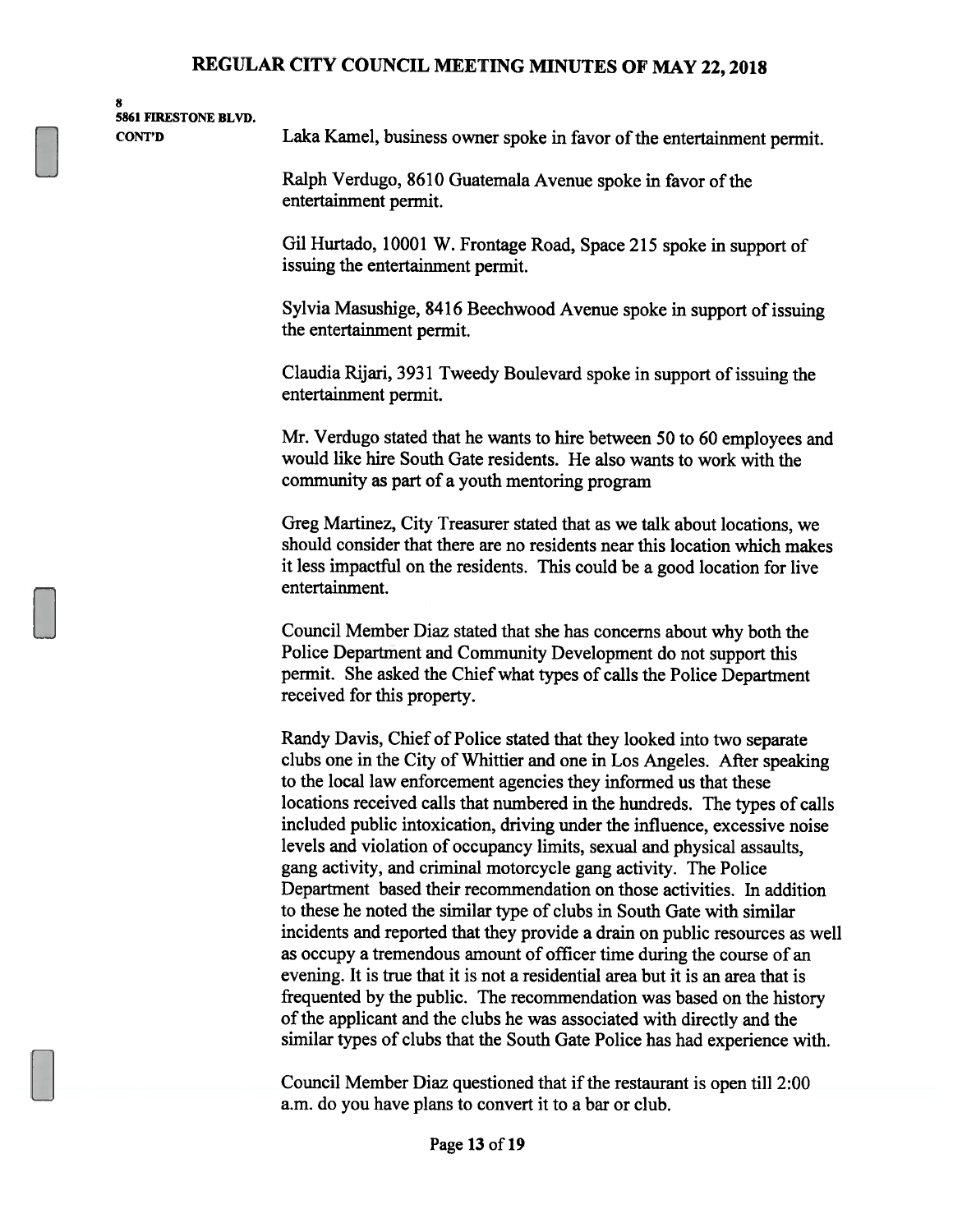# 8<br>5861 FIRESTONE BLVD.

CONT'D Mr. Verdugo responded that the clubs that were mentioned he was involved with <sup>15</sup> years ago and had learned tremendoulsy since then. He is <sup>p</sup>lanning on putting money into this restaurant and wants to hire <sup>a</sup> chef that would be paid \$80,000 <sup>a</sup> year. He prides himself on the food and that will be the main focus of the restaurant.

> Vice Mayor Morales wanted to clarify on Council Member Diaz's question and again asked if this was going to be a club. Most restaurants close around 11:00 p.m.

Mr. Verdugo responded that it will not be <sup>a</sup> club, we will not have dancing. He stated that night clubs are not popular any more. People want to go where there is goo<sup>d</sup> food. The popular locations are lounges where people have goo<sup>d</sup> food, then are able to sit around talk and listen to good music.

Vice Mayor Morales asked for clarification on the hours and when the music would be played.

Mr. Verdugo responded that they want to have the flexibility of 11:00 a.m. to 2:00 a.m. to <sup>p</sup>lan for when the restaurant is busy they can <sup>p</sup>lan in advance. On the week days the music probably would not start until 5:00 or 6:00 p.m. He does not want to be <sup>a</sup> burden on his neighbors.

Vice Mayor Morales that Buena Mesa restaurant is being established. The vote would be on the live entertainment and not on <sup>a</sup> permit to establish the restaurant. His concerned came from the fact that two departments are not supportive of the permit. He proposed a blend of allowing some of the reques<sup>t</sup> and have the restaurant repor<sup>t</sup> back in <sup>a</sup> year.

Mr. Verdugo responded that he and his partners were investing <sup>a</sup> lot money into the <sup>p</sup>lace and that he would be willing to hold the live entertainment between 5:00 p.m. to 1:00 a.m. and use soft music during lunch during the weekdays and on the weekends start at 11:00 a.m. to 1:00 a.m.

Mayor Bernal has reviewed other restaurants in the City that have late hours. She pointed out that if there will be no dancing she noted that most people would not be eating after 11:00 p.m. She does not agree with the 2:00 a.m. time because the location is not in <sup>a</sup> good location to be liable for things that could happen in that parking lot.

Mayor Bernal asked the Chief for more detail on the activities discussed and noted that they could happen at any establishment.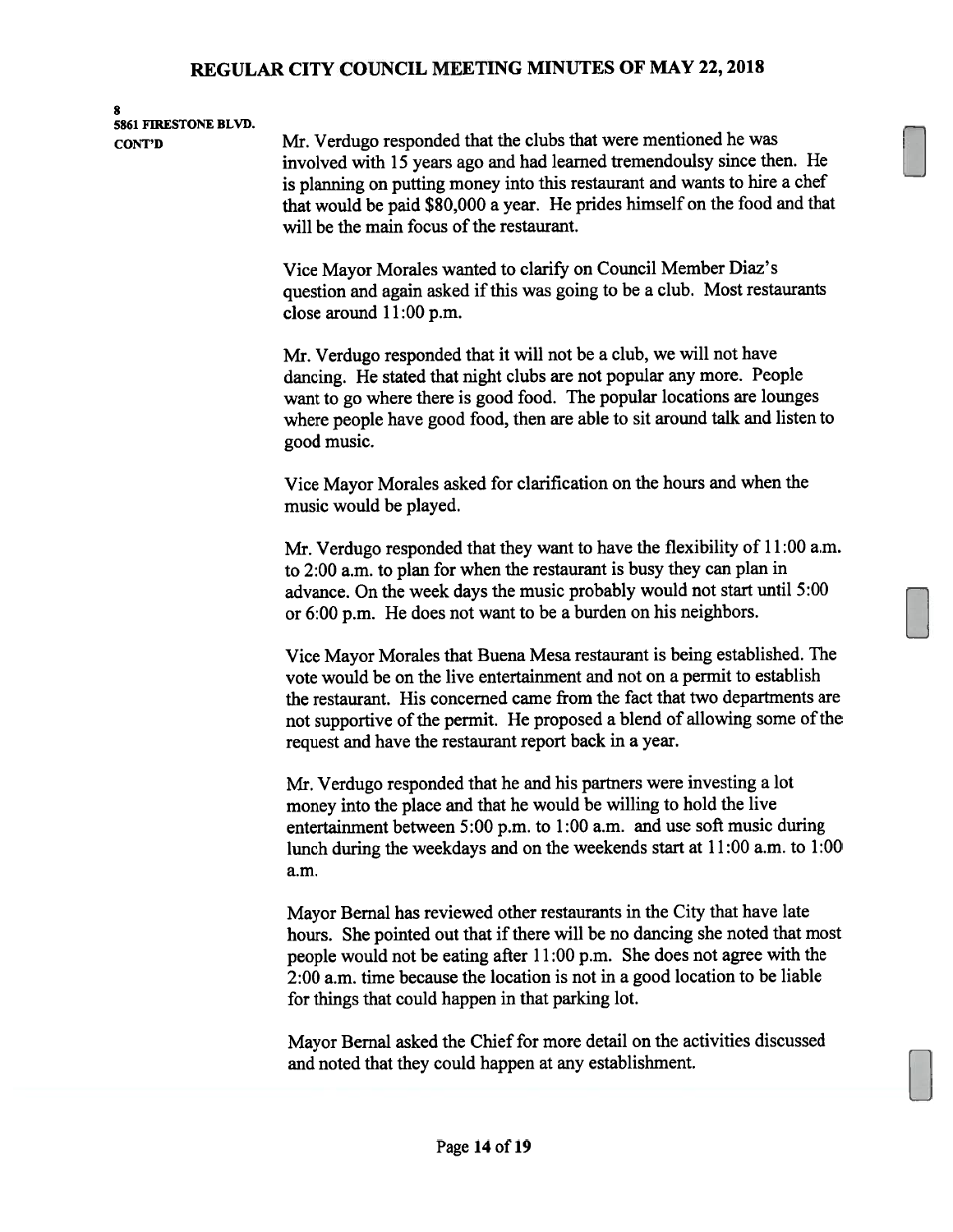8 5861 FIRESTONE BLVD.

CONT'D Chief Davis responded that any one of these incidences could have happened at any establishment. The recommendation was based primarily based on what we see as the successes or failures on the past of the same applicant. As we looked at these two particular locations, one in the City of Whittier and one in the City of Los Angeles while they did not have history on each specific incident according to Whittier Police the business was averaging over <sup>200</sup> calls per year at the Whittier location. Anyone of these violations could occur at any other location but factually they did occur at the locations that this particular applicant was involved with. He does agree with the applicant that these incidents happened <sup>a</sup> number of years ago but when he makes <sup>a</sup> recommendation it is based on the information he has.

> Mayor Bemal asked Director Mr. Perez for more information on Community Developments recommendations.

Mr. Perez stated that from his perspective they look at the surrounding businesses. We look at what is the use, when are they operating, and again what we are looking at is <sup>a</sup> very traditional retail center. We have sit down family style restaurants and the majority of the businesses are currently not operating very late into the evening. It has to do with compatibility with the other businesses.

Council Member Rios asked what the restaurants occupancy capacity was.

Mr. Verdugo responded that the capacity was for <sup>100</sup> people however there were three patios.

Vice Mayor Morales clarified that it has 72 indoor seats and 82 outdoor seats.

Council Member Rios asked what the restrictions were for the Hound Bar that just opened.

Mr. Perez stated that there is no live entertainment, only dancing for the Hound Bar, Monday — Sunday from 4:00 p.m. to 2:00 a.m. Estrellita Del Mar Restaurant, live entertainment Friday — Sunday from 5:00 p.m. to 10:00 p.m. and it is very specific on the types of live entertainment, nonamplified acoustic trio band and no dancing.

Mr. Verdugo spoke on his brothers past business ventures.

Council Member Diaz asked how long the kitchen will be open.

Mr. Verdugo stated that  $11:00$  a.m.  $-12:00$  a.m.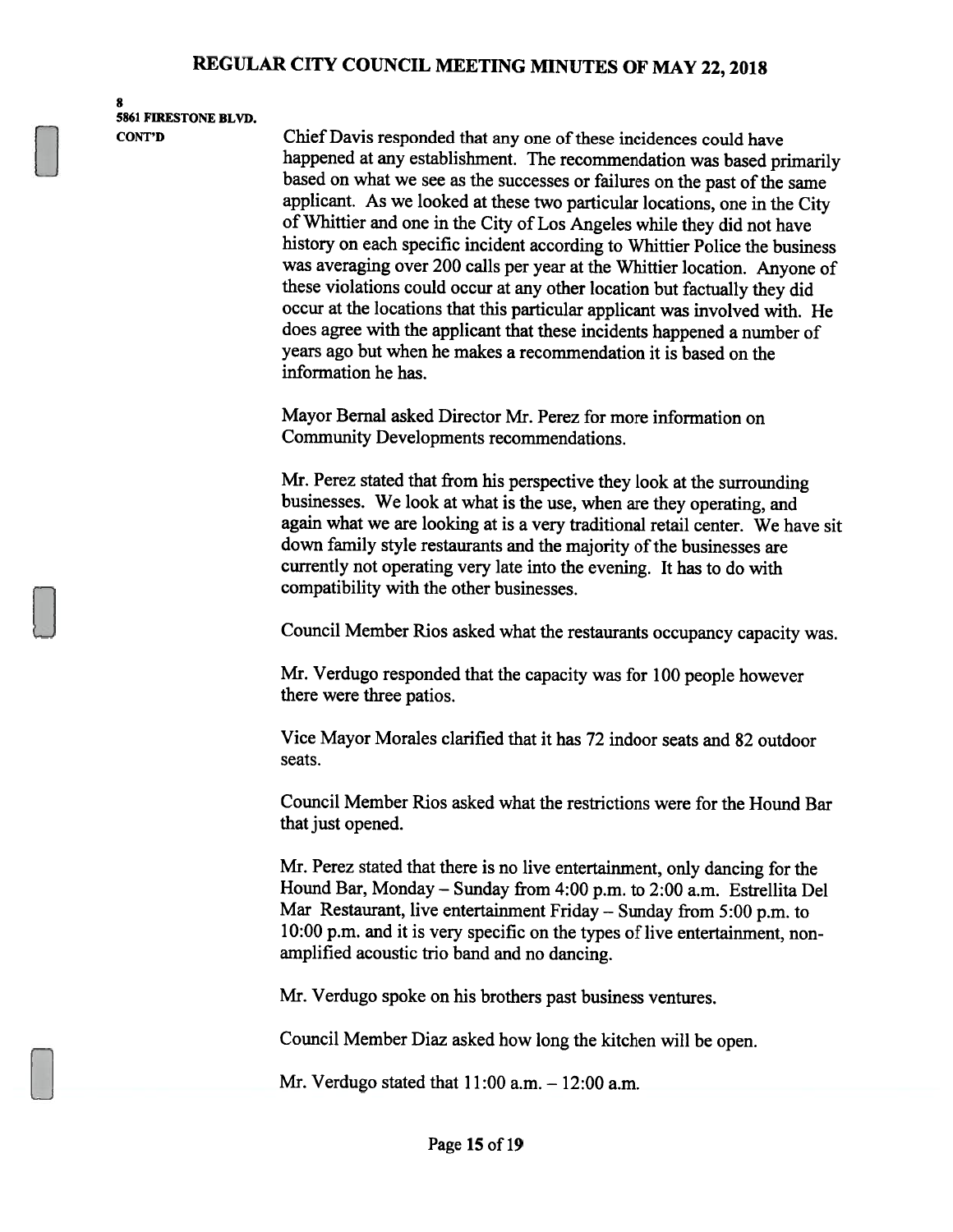| 8<br>5861 FIRESTONE BLVD.<br><b>CONT'D</b> | Council Member Diaz noted that she was unclear as to why the restaurant<br>would need live entertainment after the kitchen closes.<br>Mr. Verdugo stated that after eating a meal people like to sit and talk for a<br>time and have a glass of wine.<br>Mayor Bernal had some concerns about the business hours.<br>Vice Mayor Morales asked for clarification as he thought they were only<br>discussing live entertainment hours.<br>Mr. Perez clarified that we are only determining the live entertainment<br>hours.<br>Mr. Verdugo stated that the live entertainment hours would be Monday -<br>Wednesday from 5:00 p.m. to midnight, Thursday-Friday from 5:00 p.m.<br>to 1:30 a.m. and Saturday- Sunday 11:00 a.m. - 1:30 a.m.<br>Council Member Diaz suggested for Monday-Wednesday 5:00 p.m. -<br>10:00 p.m. and Thursday - Sunday 5:00 p.m. - midnight. She agrees<br>with the six month review process. |
|--------------------------------------------|----------------------------------------------------------------------------------------------------------------------------------------------------------------------------------------------------------------------------------------------------------------------------------------------------------------------------------------------------------------------------------------------------------------------------------------------------------------------------------------------------------------------------------------------------------------------------------------------------------------------------------------------------------------------------------------------------------------------------------------------------------------------------------------------------------------------------------------------------------------------------------------------------------------------|
|                                            | City Council discussed their options and recommended that live<br>entertainment be on Monday-Wednesday from 11:00 a.m. to 10:00 p.m.,<br>Thursday-Saturday from 11:00 a.m. to midnight and Sunday from 11:00<br>a.m. to 11:00 p.m. City Council would like the restaurant to be reviewed<br>in 6 months and had no change in the style of music proposed.                                                                                                                                                                                                                                                                                                                                                                                                                                                                                                                                                            |
|                                            | City Attorney Salinas stated that we need to see if we concurred with the<br>proposal from the applicant.                                                                                                                                                                                                                                                                                                                                                                                                                                                                                                                                                                                                                                                                                                                                                                                                            |
|                                            | Mr. Verdugo asked that if on Friday and Saturday it can be extended to<br>$1:00$ a.m.                                                                                                                                                                                                                                                                                                                                                                                                                                                                                                                                                                                                                                                                                                                                                                                                                                |
|                                            | City Council agreed with this request.                                                                                                                                                                                                                                                                                                                                                                                                                                                                                                                                                                                                                                                                                                                                                                                                                                                                               |
| 9<br><b>BUDGET</b>                         | The City Council considered:                                                                                                                                                                                                                                                                                                                                                                                                                                                                                                                                                                                                                                                                                                                                                                                                                                                                                         |
|                                            | Hearing a presentation on the proposed Fiscal Year 2018/19<br>a.<br>Municipal Budget; and                                                                                                                                                                                                                                                                                                                                                                                                                                                                                                                                                                                                                                                                                                                                                                                                                            |
|                                            | Hearing presentations from the City Manager, Director of<br>b.<br>Administrative Services and the City Clerk on their proposed                                                                                                                                                                                                                                                                                                                                                                                                                                                                                                                                                                                                                                                                                                                                                                                       |
|                                            | Fiscal Year 2018/19 departmental budgets; and                                                                                                                                                                                                                                                                                                                                                                                                                                                                                                                                                                                                                                                                                                                                                                                                                                                                        |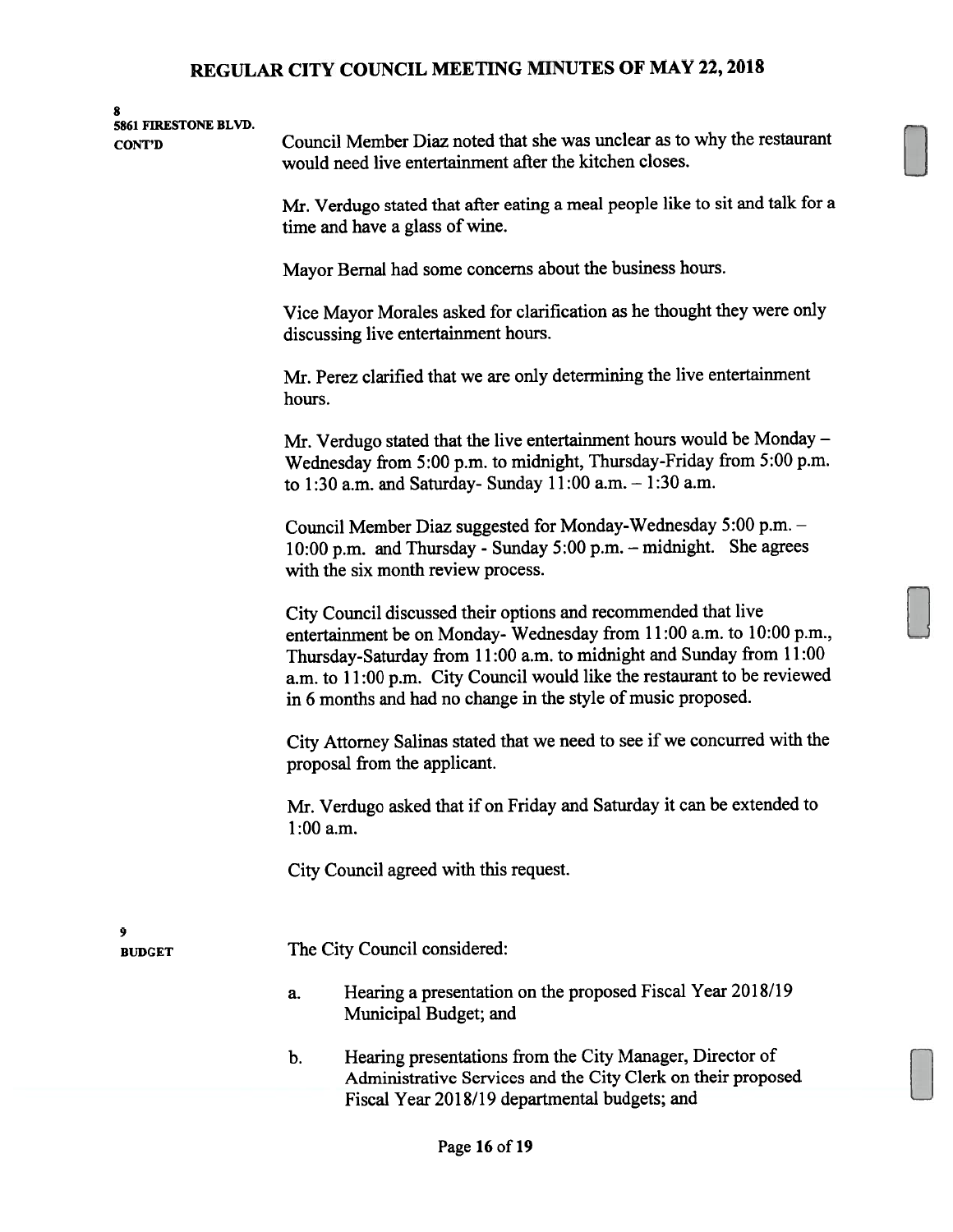| 9                                           |                                                                                                                                                                                                                                                                                                                                                                                                                                                                                                                                                                             |
|---------------------------------------------|-----------------------------------------------------------------------------------------------------------------------------------------------------------------------------------------------------------------------------------------------------------------------------------------------------------------------------------------------------------------------------------------------------------------------------------------------------------------------------------------------------------------------------------------------------------------------------|
| <b>BUDGET CONT'D</b>                        | Opening the Continued Public Hearing, take public testimony, and<br>c.<br>continue the Public Hearing to May 29, 2018.                                                                                                                                                                                                                                                                                                                                                                                                                                                      |
|                                             | Item 9 was continued to the City Council Meeting of May 29, 2018 by<br>motion of Mayor Bernal and seconded by Vice Mayor Morales.                                                                                                                                                                                                                                                                                                                                                                                                                                           |
| <b>COMMENTS FROM</b><br><b>THE AUDIENCE</b> | Virginia Johnson, 5751 McKinley Avenue spoke on a recent article in the<br>Wave Newspaper published on May 3rd on the City of Norwalk's<br>fireworks ordinance. She mentioned that the crime reports on the Police is<br>not accessible and believes it may be a problem with the link. She also<br>stated that it is a slippery slope when we start giving non-profits money<br>from the General Fund. If we give to one, we should be giving to all. If<br>the City has that much money then we should look at removing graffiti<br>from the Community Block Grant Funds. |
|                                             | Nick Godoy, 8611 San Gabriel Avenue stated that the bench that was put<br>in the last row of the Council Chambers is a hazard. He would like to see<br>a crosswalk on California Avenue (City Hall to the Mortuary). He noted<br>that the City of Bell has speeding signs that have cameras and believes it<br>may be a good idea for South Gate. He also brought up the traffic issue<br>near San Gabriel Elementary school.                                                                                                                                               |
| <b>COMMENTS FROM</b><br><b>STAFF</b>        | Greg Martinez, City Treasurer invited everyone to attend the Street Fair on<br>June $1^{st} - 3^{rd}$ .                                                                                                                                                                                                                                                                                                                                                                                                                                                                     |
|                                             | Council Member Diaz stated that she attended the HUB Cities Committee<br>and Vector Control meetings. She congratulated Vice Mayor Morales for<br>being President for Contract Cites and thanked staff for doing an<br>exceptional job representing South Gate.                                                                                                                                                                                                                                                                                                             |
|                                             | Council Member Rios congratulated Vice Mayor Morales for the<br>leadership role he had accepted with Contract Cities.                                                                                                                                                                                                                                                                                                                                                                                                                                                       |
|                                             | Vice Mayor Morales thanked staff for their work at the Contract Cities<br>event noting that staff did a phenomenal job of representing South Gate.                                                                                                                                                                                                                                                                                                                                                                                                                          |
|                                             | Michael Flad, City Manager stated that he is working on a memo for<br>Council outlining the funding for the event. He noted that staff was able<br>to stay within budget utilizing private sector funding. Hence taxpayers'<br>dollars were not used for the event. The City was able to leverage some of<br>the items that were purchased using sponsored dollars from the<br>community and businesses and get things that will benefit the City in the<br>long run.                                                                                                       |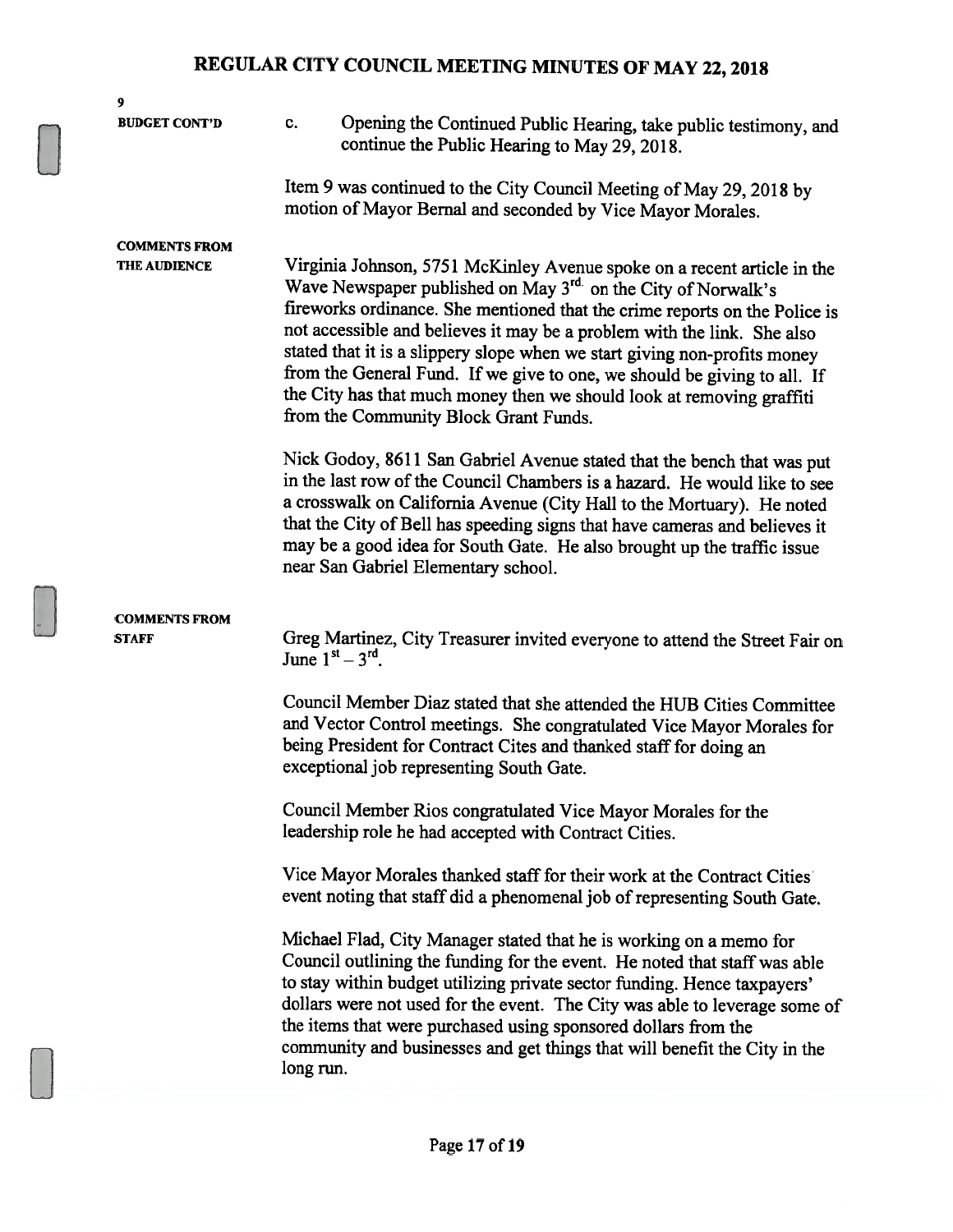| <b>COMMENTS FROM</b><br><b>STAFF CONT'D</b> | Mayor Bernal attended the County Sanitation District and they discussed<br>raising the fees at our local South Gate transfer station. She also became                                                                                                                                                             |                                                                                                                                                                                                                                                                                                                                           |  |  |
|---------------------------------------------|-------------------------------------------------------------------------------------------------------------------------------------------------------------------------------------------------------------------------------------------------------------------------------------------------------------------|-------------------------------------------------------------------------------------------------------------------------------------------------------------------------------------------------------------------------------------------------------------------------------------------------------------------------------------------|--|--|
|                                             | an official appointee of the Independent Cities Association. She<br>congratulated Vice Mayor Morales for his position with Contract Cities<br>and stated that she would like to have the report on funding for the<br>Contract Cities event to ensure transparency of how these funds were<br>received and spent. |                                                                                                                                                                                                                                                                                                                                           |  |  |
| <b>CONSENT CALENDAR</b>                     | Agenda items 11, 12 and 13 were approved by motion of Vice Mayor<br>Morales and seconded by Mayor Bernal. Item 10 was removed for<br>separate discussion.                                                                                                                                                         |                                                                                                                                                                                                                                                                                                                                           |  |  |
| 10<br><b>HVAC</b>                           |                                                                                                                                                                                                                                                                                                                   | The City Council approved A, B, and C by motion of Mayor Bernal and<br>seconded by Vice Mayor Morales.                                                                                                                                                                                                                                    |  |  |
|                                             | a.                                                                                                                                                                                                                                                                                                                | Approved a Maintenance Services Agreement (Contract 3444)<br>with Honeywell International, Inc., for HVAC Equipment<br>Maintenance, Monitoring, and Repair Services for a three-year<br>term, for a not-to-exceed amount of \$459,871;                                                                                                    |  |  |
|                                             | b.                                                                                                                                                                                                                                                                                                                | Authorized funding said contract in the amount of \$459,871 with<br>\$283,138 in General Funds, \$90,000 in Water Funds, \$42,000 in<br>Sewer Funds and \$44,733 in Lighting and Landscape Maintenance<br>Fund, as indicated in the Fiscal Impact table; and                                                                              |  |  |
|                                             | c.                                                                                                                                                                                                                                                                                                                | Authorized the Mayor to execute the Agreement in a form<br>acceptable to the City Attorney.                                                                                                                                                                                                                                               |  |  |
| 11<br><b>ROOF REPLACEMENT</b>               |                                                                                                                                                                                                                                                                                                                   | The City Council approved A, B, and C during consideration of the<br>Consent Calendar.                                                                                                                                                                                                                                                    |  |  |
|                                             | a.                                                                                                                                                                                                                                                                                                                | Accepted the completion of construction, effective March 7, 2018,<br>of the South Gate Sports Center Steel Roof Deck Repair and<br>Replacement Project, City Project No. 498-ARC formerly known<br>as the South Gate Sports Center Roof Replacement Project, City<br>Project No. 498-ARC, performed by Best Contracting Service,<br>Inc.; |  |  |
|                                             | b.                                                                                                                                                                                                                                                                                                                | Authorized the Director of Public Works/City Engineer to approve<br>Change Order No. 7, which is a balancing change order necessary<br>to reduce the contract amount by \$649,002; and                                                                                                                                                    |  |  |
|                                             | c.                                                                                                                                                                                                                                                                                                                | Directed the City Clerk to file a Notice of Completion with Los<br>Angeles County Recorder's Office.                                                                                                                                                                                                                                      |  |  |
|                                             |                                                                                                                                                                                                                                                                                                                   |                                                                                                                                                                                                                                                                                                                                           |  |  |